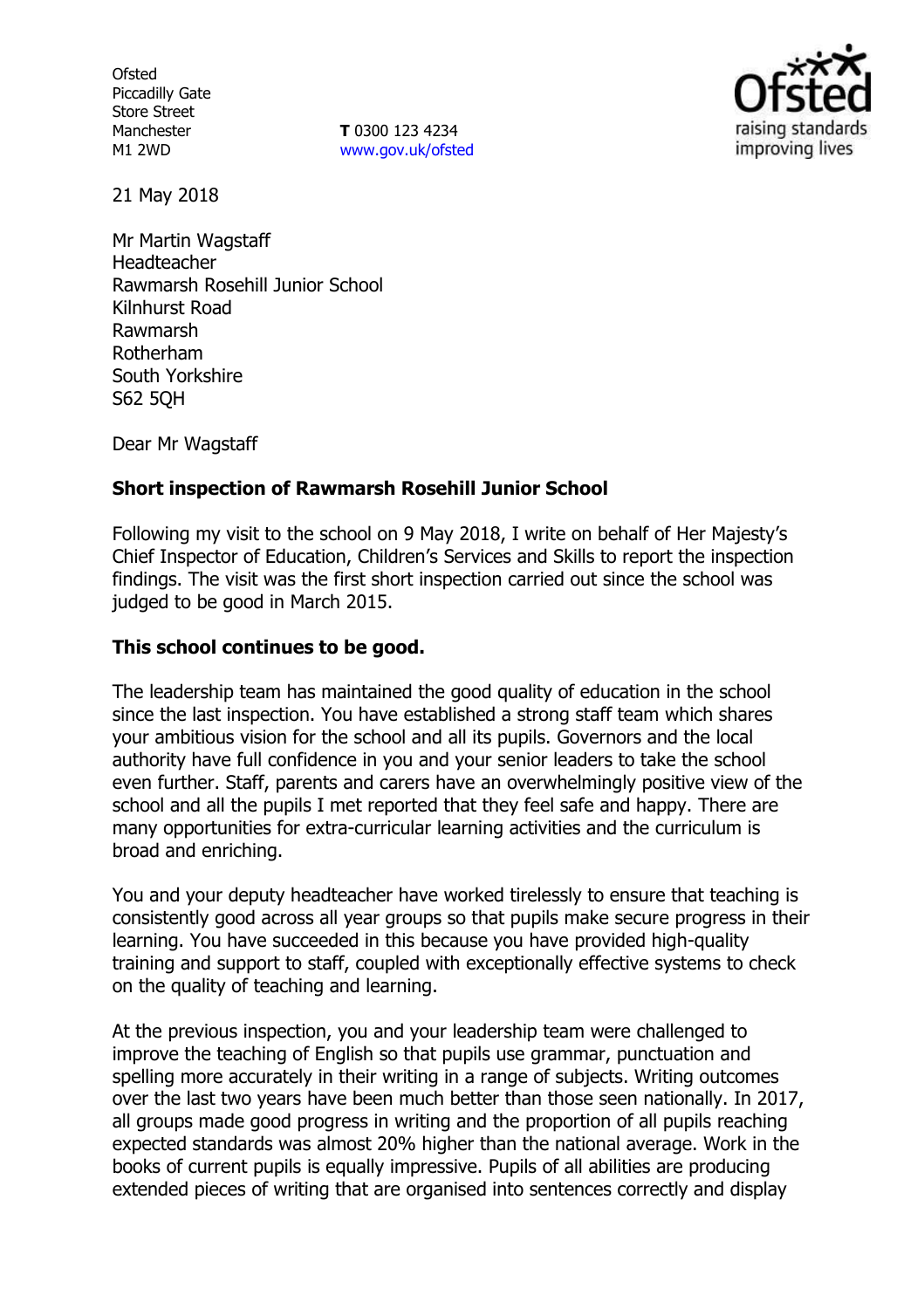

largely accurate spelling. The most able pupils are adept at using paragraphs, a variety of grammatical structures and advanced punctuation. Their writing is peppered with rich vocabulary that suits the varied writing purposes. Pupils work conscientiously to edit and improve their work, following thorough guidance from their teachers. Written work is celebrated well through eye-catching displays around school.

You and your leadership team were also asked to improve the school improvement processes so that plans identified more clearly how success could be measured. The current school improvement plan, underpinned by separate subject action plans, is a detailed document that focuses on priorities drawn from sharp analysis of assessment outcomes. Actions are linked well to success criteria, with mechanisms in place for reporting back to you and other leaders and the governing body. Key objectives link to a tight programme of monitoring strategies across different subjects, and your subject leaders are having a strong impact on standards that are now consistently good.

A new assessment tracking system is firmly established and is helping you, other leaders and teachers to pinpoint variations and challenge any underachievement. There is now a comprehensive overview of attainment and latest assessment outcomes show an upward trend in reading and mathematics attainment for all groups. In 2017, at the end of Year 6, progress and attainment were just below the national averages in reading and below averages in mathematics. Proportions of disadvantaged pupils reaching expected standards in these subjects, however, were well below those of other pupils nationally. For all current cohorts this year, the proportions already at expected standards are higher than at the end of last year. In some cases, outcomes for disadvantaged pupils are as much as 40% higher. Pupils who have special educational needs and/or disabilities are also making good progress.

### **Safeguarding is effective.**

You and your leadership team have ensured that safeguarding arrangements are fit for purpose. All recruitment checks are managed well and there is an effective induction system for new staff. You ensure that your staff are updated in a timely way about any safeguarding issues and that staff are clear about procedures to follow, should they have any concerns about the well-being of a pupil. One teaching assistant explained: 'Nothing too big, nothing too small – we deal with it all accordingly.'

Pupils I spoke with were unanimous in saying that they feel happy and safe at school. This was echoed by the parents who met me and by staff in their online survey responses. Bullying is a rarity, and pupils remembered the anti-bullying messages and their promises to be kind. Over the past year, however, a small minority of pupils have presented with extremely challenging behaviour. Your leadership team and staff have done their utmost to meet these pupils' needs but, on occasion, you have needed to use exclusion as a sanction. You have introduced additional counselling to support pupils who find it hard to control their emotions,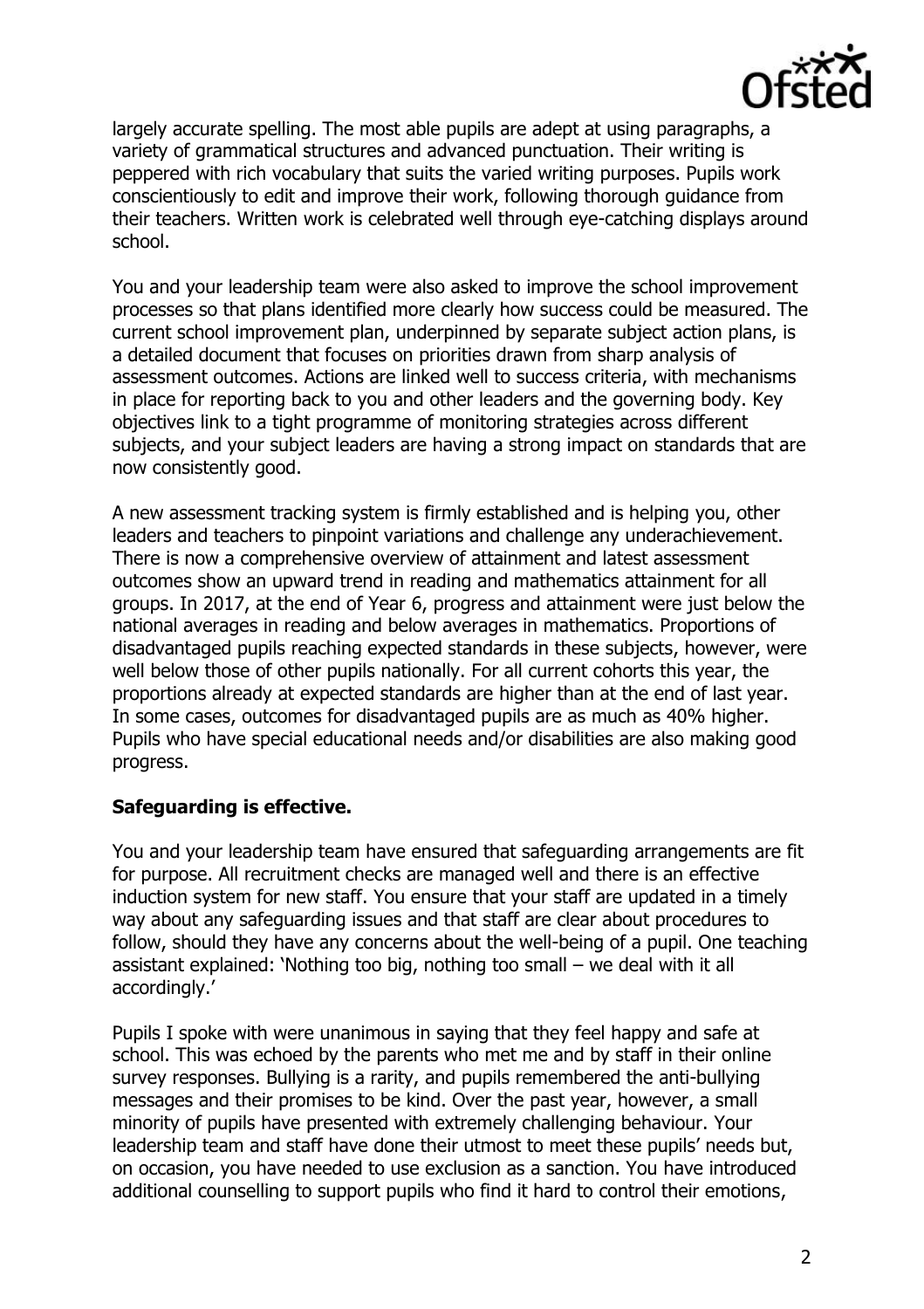

and a new behaviour policy and reward system have helped to considerably reduce incidents of poor behaviour.

Attendance has been good over time, though it is currently just in line with the national average. The attendance of disadvantaged pupils is slightly below that of other pupils nationally. You are actively focusing further efforts to reduce this difference.

# **Inspection findings**

- $\blacksquare$  During this inspection, in addition to considering how well safeguarding arrangements were managed, I wanted to explore how well leaders manage school improvement processes, the quality of teaching in mathematics and the impact of the pupil premium funding.
- School improvement planning is at a sophisticated level and your senior leaders have built in frequent checks to measure progress. There is a clear feedback loop so that evaluation summaries are widely circulated and governors are informed in a timely manner. For example, a governor was able to discuss findings from the previous week's monitoring report on the latest observations of mathematics teaching. Your subject leaders produce reports on an individual and group level that highlight areas for reflection, and these are revisited again and again to cement good practice. Your leaders dip into pupils' books frequently to spot improvements and congratulate staff. 'We check on quality little and often because we have found that works best,' they said.
- The deployment of the deputy headteacher to support school improvement has been pivotal in its progress over the last two terms. He has coordinated training programmes and, with colleagues, has been able to seek out effective practice in other settings, and then use the knowledge to shape provision in your school. Staff value the opportunities to work with a number of external consultants, colleagues and local authority advisers as part of curriculum research projects. For example, a teacher from each year group gained considerable confidence in the teaching of mathematics through extended professional development.
- This investment in training is bearing fruit. Teaching in mathematics is now securely good and, in some cases, it is exemplary. Pupils enjoy mathematics lessons and are becoming more and more adept at manipulating numbers mentally to aid them when solving problems. They use correct mathematical language routinely to explain their thinking and are highly engaged in their work, which they complete to a high standard. They take delight in proving a point, as seen when Year 6 pupils demonstrated their knowledge of lowest common denominators and factors to identify the odd fraction out. There are some opportunities to apply mathematics in science subjects, and you intend to extend these opportunities to other subjects.
- The use of pupil premium funding has not been fully effective over time. This is because it has not been targeted with sufficient precision to address pupils' needs. Evaluation of spending has not clarified which approaches were most productive or offered the best value. However, from September 2017, you have raised the profile of this group so that all teachers are fully aware of progress